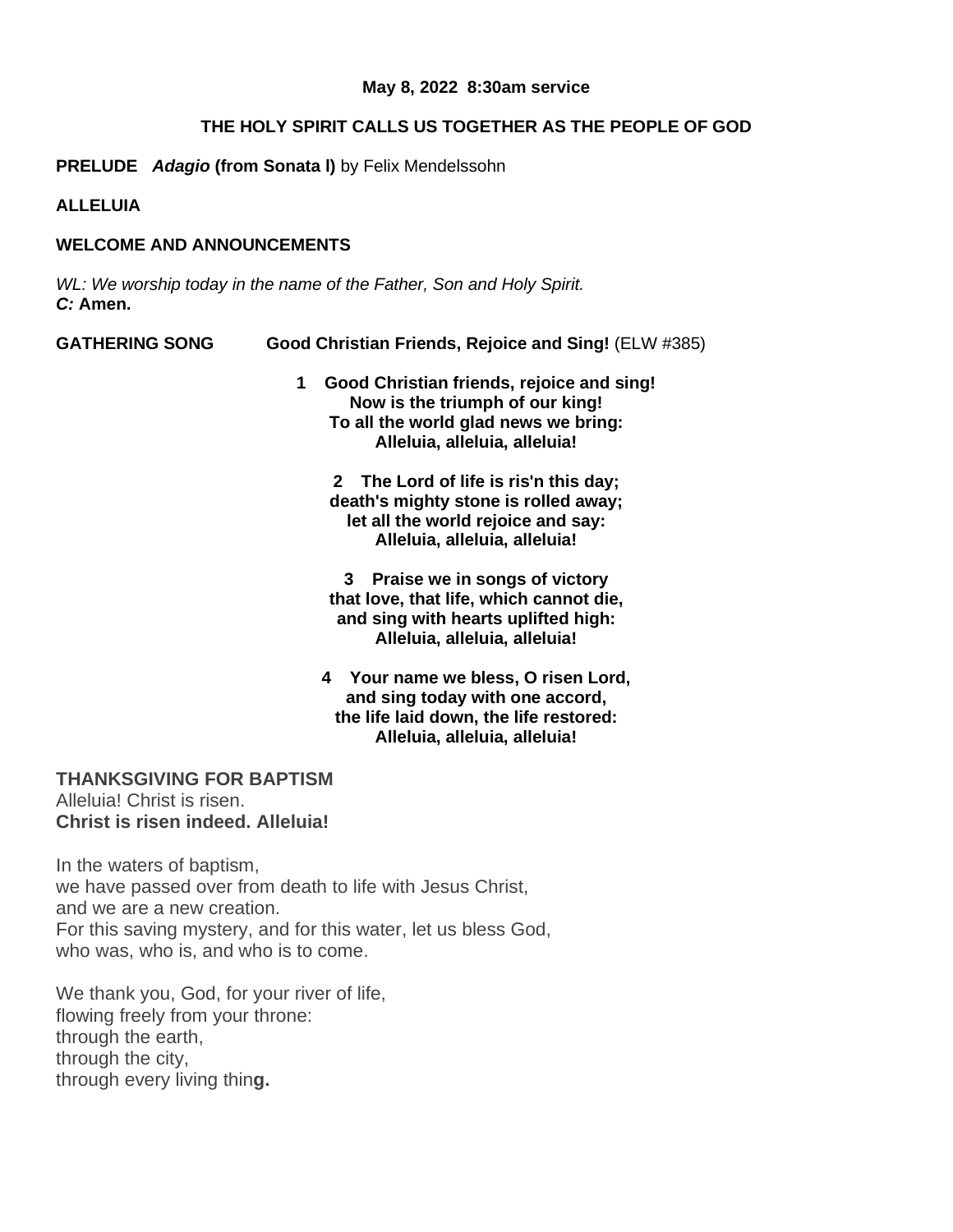You rescued Noah and his family from the flood; You opened wide the sea for the Israelites. Now in these waters you flood us with mercy, and our sin is drowned forever. You open the gate of righteousness and we pass safely through.

In Jesus Christ, you calm and trouble the waters. You nourish us and enclose us in safety. You call us forth and send us out. In lush and barren places, you are with us. You have become our salvation.

Now breathe upon this water and awaken your church once more. Claim us again as your beloved and holy people. Quench our thirst; cleanse our hearts; wipe away every tear.

To you, our Beginning and our End, our Shepherd and Lamb, be honor, glory, praise, and thanksgiving, now and forever. Amen.

# **APOSTOLIC GREETING**

P: The grace of our Lord Jesus Christ, the love of God, and the communion of the Holy Spirit be with *you all.*

**C: And also with you.**

| <b>KYRIE</b>          | ELW #157 | (Now the Feast and Celebration) |
|-----------------------|----------|---------------------------------|
| <b>HYMN OF PRAISE</b> | ELW #167 | (Now the Feast and Celebration) |

#### **PRAYER OF THE DAY**

**All: O God of peace, you brought again from the dead our Lord Jesus Christ, the great shepherd of the sheep. By the blood of your eternal covenant, make us complete in everything good that we may do your will, and work among us all that is well-pleasing in your sight, through Jesus Christ, our Savior and Lord, who lives and reigns with you and the Holy Spirit, one God, now and forever. Amen.**

## *GOD SPEAKS TO US IN SCRIPTURE, PREACHING AND SONG*

#### **FIRST READING Acts 9: 36-43**

L: Word of God, Word of Life. C: Thanks be to God.

#### **SECOND READING Revelation 7: 9-17**

L: Word of God, Word of Life. C: Thanks be to God.

#### **CHILDREN'S MESSAGE**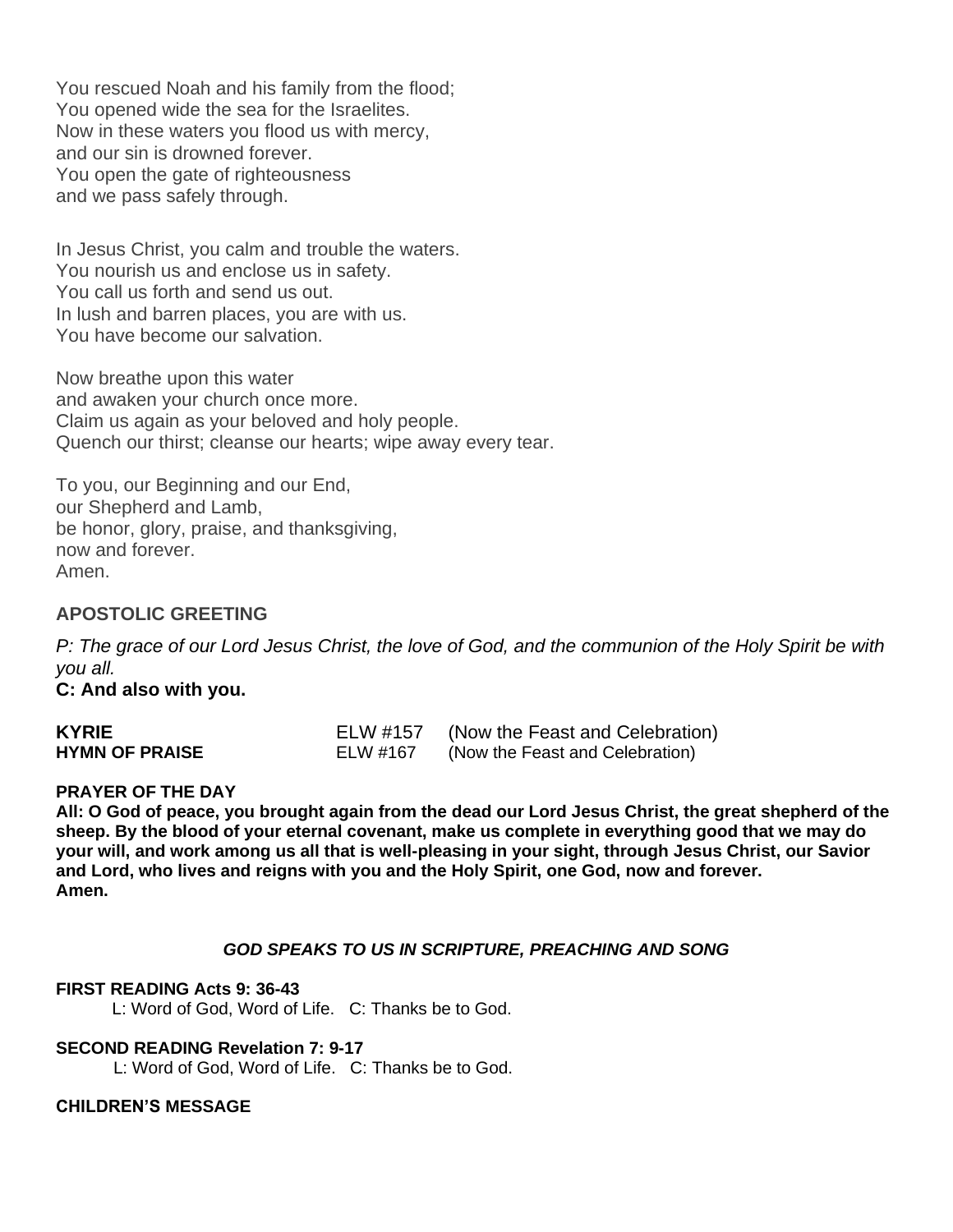## **Alleluia. Alleluia. Lord, to whom shall we go? You have the words of eternal life. Alleluia.**

#### **GOSPEL John 10: 22-30**

After the Reading: The Gospel of the Lord. **C: Thanks be to God.**

- **MESSAGE** Pastor Amanda Olson de Castillo
- 

**HYMN OF THE DAY** *All Who Hunger, Gather Gladly* (ELW #461)

- **1 All who hunger gather gladly; holy manna is our bread. Come from wilderness and wand'ring. Here in truth we will be fed. You that yearn for days of fullness, all around us is our food. Taste and see the grace eternal. Taste and see that God is good.**
- **2 All who hunger, never strangers; seeker, be a welcome guest. Come from restlessness and roaming. Here in joy we keep the feast. We that once were lost and scattered in communion's love have stood. Taste and see the grace eternal. Taste and see that God is good.**
	- **3 All who hunger, sing together, Jesus Christ is living bread. Come from loneliness and longing. Here in peace we have been fed. Blest are those who from this table live their days in gratitude. Taste and see the grace eternal. Taste and see that God is good.**

#### **APOSTLE'S CREED**

P: Let us confess our faith in the words of the Apostles' Creed: **C: I believe in God, the Father almighty, creator of heaven and earth.**

I believe in Jesus Christ, God's only Son, our Lord, who was conceived by the Holy Spirit, born of the **virgin Mary, suffered under Pontius Pilate, was crucified, died, and was buried; he descended into hell. On the third day he rose again; he ascended into heaven,**

he is seated at the right hand of the Father, and he will come to judge the living and the dead.

I believe in the Holy Spirit, the holy catholic church, the communion of saints, the forgiveness of sins, **the resurrection of the body, and the life everlasting. Amen.**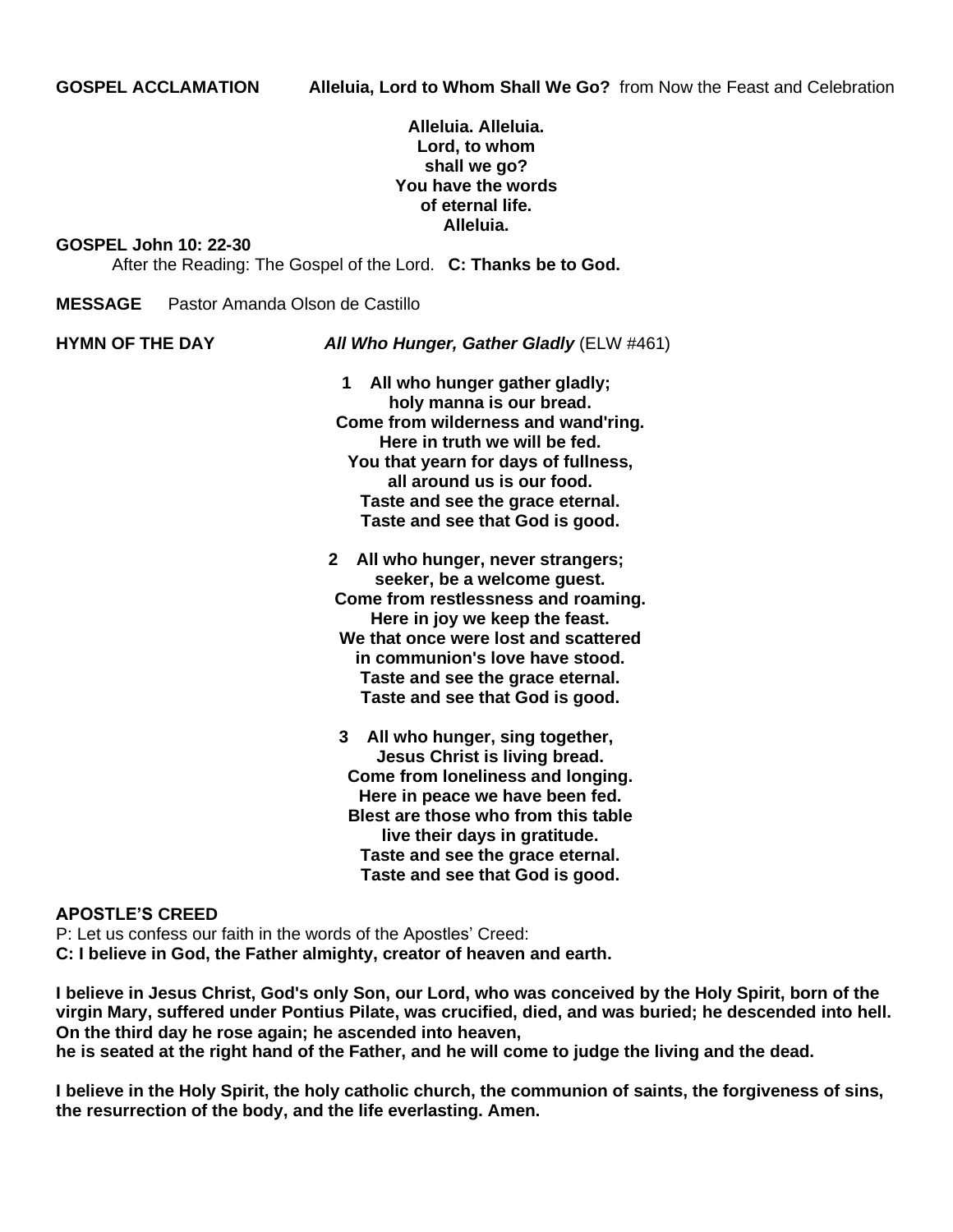**PRAYERS OF THE PEOPLE** P: Merciful God, **ALL: Receive our prayer.**

## **SHARING A SIGN OF CHRIST'S PEACE**

P: The peace of the Lord be with you always! **C: And also with you!**

#### **GOD FEEDS US WITH THE PRESENCE OF JESUS CHRIST**

#### **OFFERING**

**SPECIAL MUSIC** by CLC Choir*Take My Hand, Precious Lord* Dorsey/ arr. James Dale

## **OFFERING PRAYER**

P: Let us pray,

C: Blessed are you, O God, ruler of heaven and earth. Day by day you shower us with blessings. As you raised us to new life in Christ, give us glad and generous hearts, ready to praise you and to **respond to those in need, through Jesus Christ, our Savior and Lord. Amen.**

**GREAT THANKSGIVING**

**HOLY, HOLY, HOLY**

**WORDS OF INSTITUTION**

**LORD'S PRAYER**

**COMMUNION MUSIC** *Lamb of God* from Now the Feast and Celebration

**Lamb of God, you take away the sin of the world: have mercy on us, mercy on us, mercy on us.**

**Lamb of God, you break the chains of hatred and fear: have mercy on us, mercy on us, mercy on us.**

**Lamb of God, you are the way of justice and peace: have mercy on us, mercy on us, mercy on us.**

**Lamb of God, you are the way of mercy and love: have mercy on us, mercy on us, mercy on us.**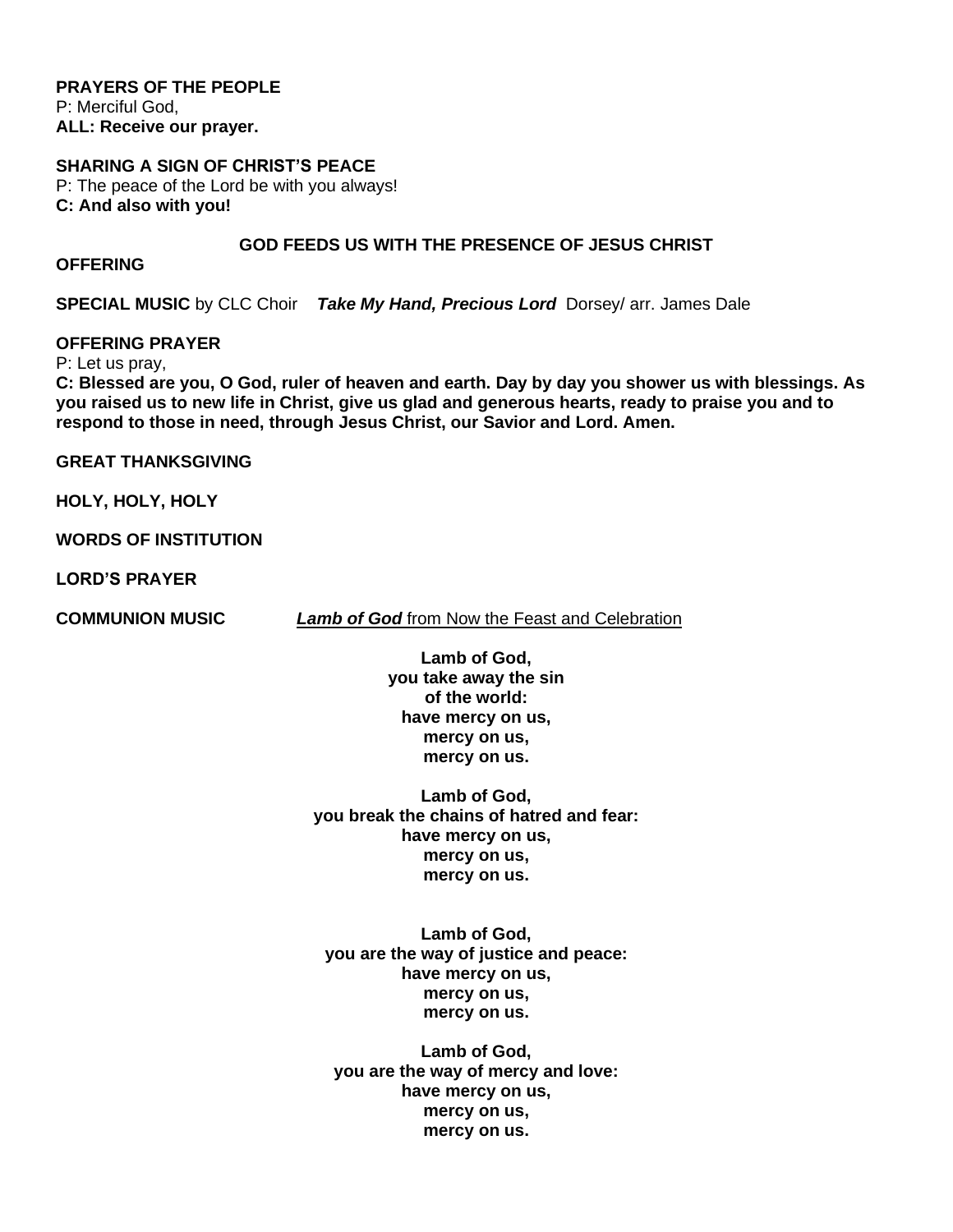**Lamb of God, you take away the sin of the world: grant us peace, grant us peace, grant us peace.**

## *What Feast of Love* (ELW #487)

- **1 What feast of love is offered here, what banquet come from heaven? What food of everlasting life, what gracious gift is given? This, this is Christ the king, the bread come down from heaven. Oh, taste and see and sing! How sweet the manna given!**
- **2 What light of truth is offered here, what covenant from heaven? What hope of everlasting life, what wondrous word is given? This, this is Christ the king, the sun come down from heaven. Oh, see and hear and sing! The Word of God is given!**
- **3 What wine of love is offered here, what crimson drink from heaven? What stream of everlasting life, what precious blood is given? This, this is Christ the king, the sweetest wine of heaven. Oh, taste and see and sing! The Son of God is given!**

## **COMMUNION BLESSING**

#### **COMMUNION PRAYER**

P: Let us pray.

C: We give you thanks, generous God, for in this bread and cup we have tasted the new heaven and earth where hunger and thirst are no more. Send us from this table as witnesses to the resurrection, **that through our lives, all may know life in Jesus' name. Amen.**

#### **GOD BLESSES US AND SENDS US IN MISSION TO THE WORLD**

#### **BLESSING**

P: The blessing of the Lord God Almighty, the blessing of + Christ, the Lamb who was slain, and the blessing of the Holy Spirit of truth be among you and remain with you always.

**SENDING MUSIC** *The King of Love My Shepherd Is* (ELW #502, vs. 1,2,4,6)

**1 The King of love my shepherd is, whose goodness faileth never; I nothing lack if I am his and he is mine forever.**